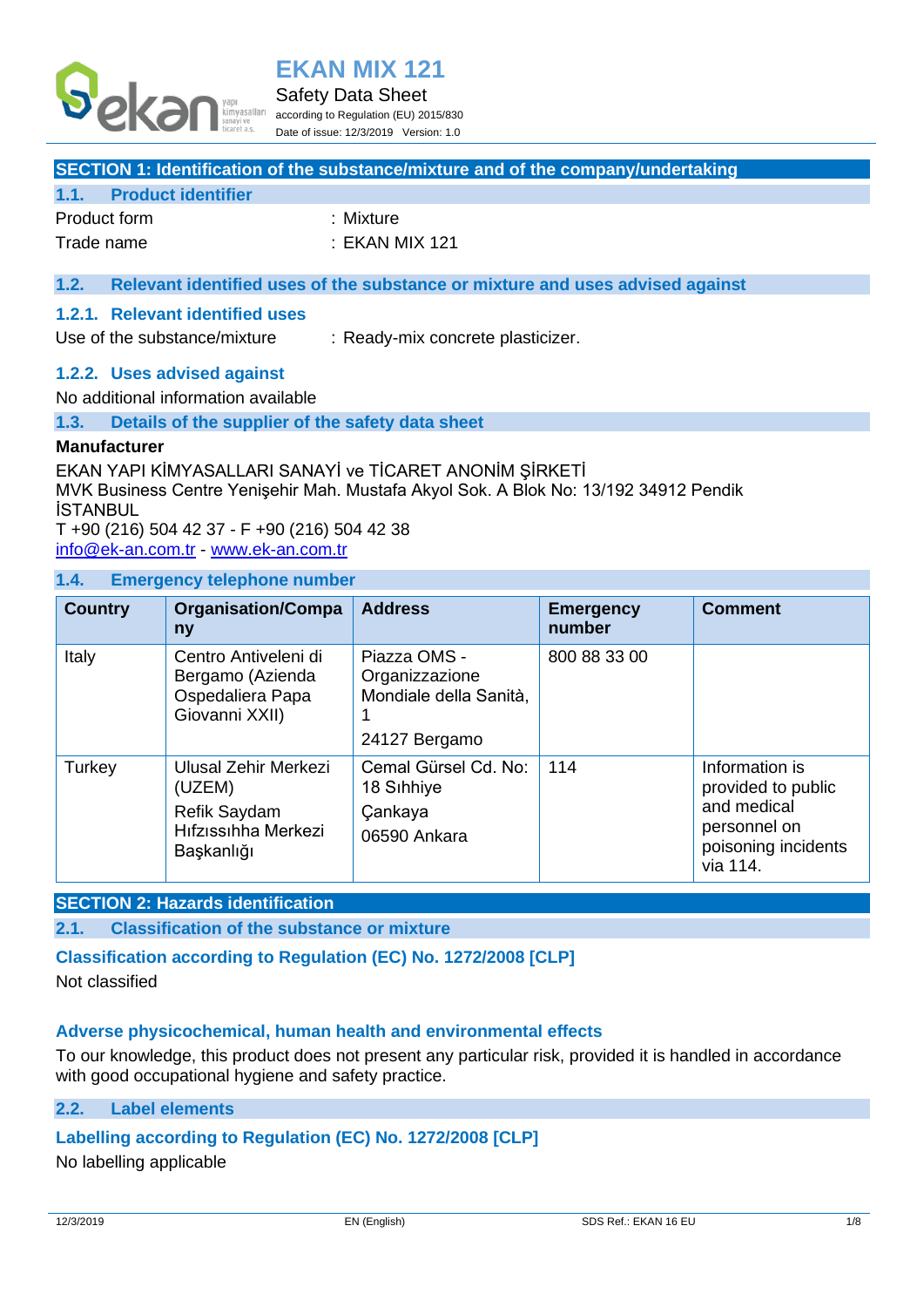Safety Data Sheet

according to Regulation (EU) 2015/830

### **2.3. Other hazards**

No additional information available

|  | <b>SECTION 3: Composition/information on ingredients</b> |  |
|--|----------------------------------------------------------|--|
|  |                                                          |  |

## **3.1. Substances**

Not applicable

**3.2. Mixtures**

This mixture does not contain any substances to be mentioned according to the criteria of section 3.2 of REACH annex II

| <b>SECTION 4: First aid measures</b>                |                                                                                                                                                                   |
|-----------------------------------------------------|-------------------------------------------------------------------------------------------------------------------------------------------------------------------|
| 4.1.<br><b>Description of first aid measures</b>    |                                                                                                                                                                   |
| First-aid measures after inhalation                 | : Remove person to fresh air and keep comfortable for breathing.                                                                                                  |
| First-aid measures after skin<br>contact            | : Wash skin with plenty of water.                                                                                                                                 |
| First-aid measures after eye<br>contact             | : Rinse eyes with water as a precaution.                                                                                                                          |
| First-aid measures after ingestion                  | : Call a poison center or a doctor if you feel unwell.                                                                                                            |
| 4.2.                                                | Most important symptoms and effects, both acute and delayed                                                                                                       |
| No additional information available                 |                                                                                                                                                                   |
| 4.3.                                                | Indication of any immediate medical attention and special treatment needed                                                                                        |
| Treat symptomatically.                              |                                                                                                                                                                   |
| <b>SECTION 5: Firefighting measures</b>             |                                                                                                                                                                   |
| 5.1.<br><b>Extinguishing media</b>                  |                                                                                                                                                                   |
| Suitable extinguishing media                        | : Water spray. Dry powder. Foam.                                                                                                                                  |
| 5.2.                                                | Special hazards arising from the substance or mixture                                                                                                             |
| Hazardous decomposition<br>products in case of fire | : Toxic fumes may be released.                                                                                                                                    |
| 5.3.<br><b>Advice for firefighters</b>              |                                                                                                                                                                   |
| Protection during firefighting                      | Do not attempt to take action without suitable protective equipment.<br>Self-contained breathing apparatus. Complete protective clothing.                         |
| <b>SECTION 6: Accidental release measures</b>       |                                                                                                                                                                   |
| 6.1.                                                | Personal precautions, protective equipment and emergency procedures                                                                                               |
| 6.1.1. For non-emergency personnel                  |                                                                                                                                                                   |
| Emergency procedures                                | : Ventilate spillage area.                                                                                                                                        |
| 6.1.2. For emergency responders                     |                                                                                                                                                                   |
| Protective equipment                                | : Do not attempt to take action without suitable protective equipment.<br>For further information refer to section 8: "Exposure controls/personal<br>protection". |
| 6.2.<br><b>Environmental precautions</b>            |                                                                                                                                                                   |
| Avoid release to the environment.                   |                                                                                                                                                                   |
| 6.3.                                                | Methods and material for containment and cleaning up                                                                                                              |
| Methods for cleaning up                             | : Mechanically recover the product.                                                                                                                               |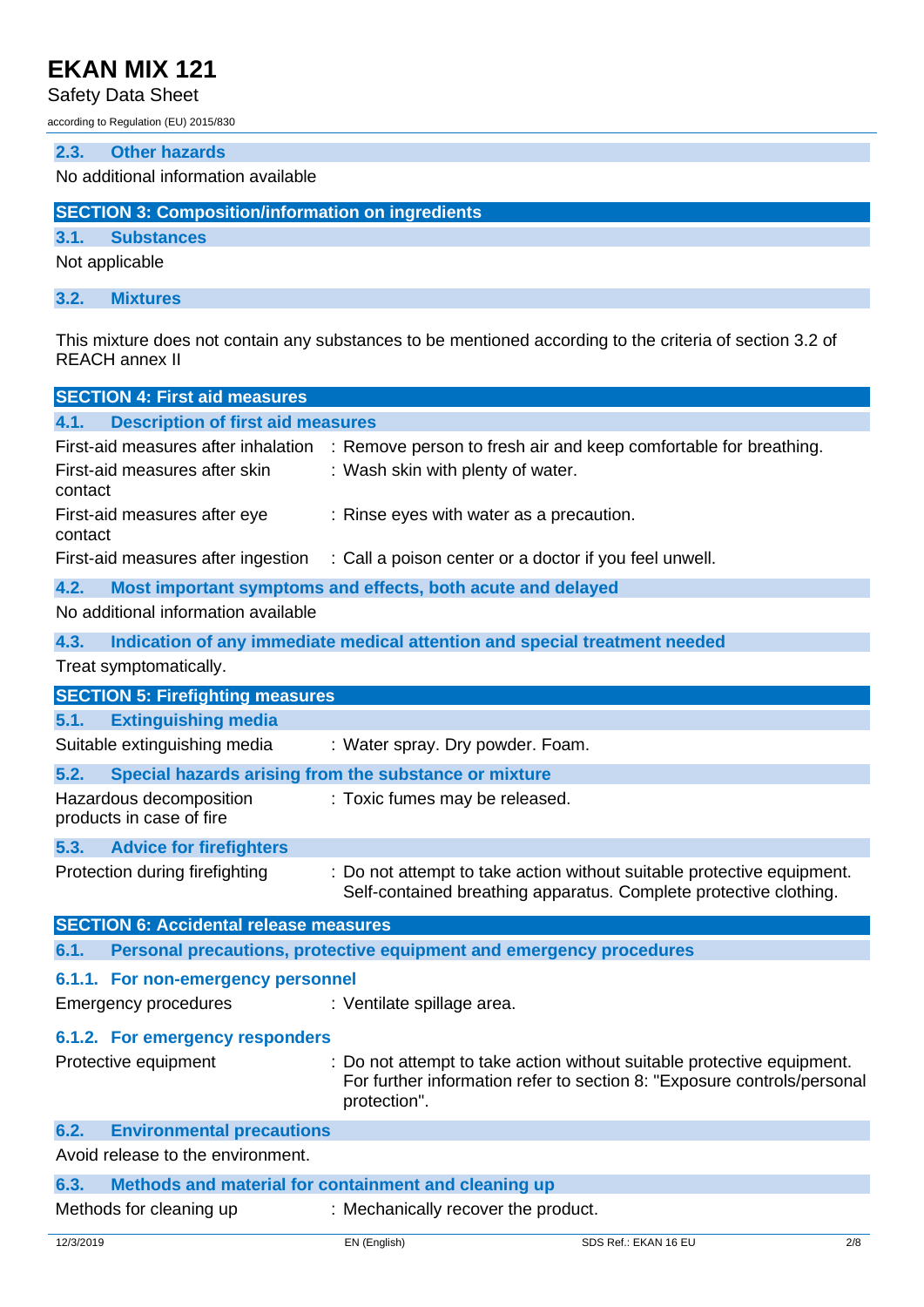Safety Data Sheet

according to Regulation (EU) 2015/830

| Other information                                       | : Dispose of materials or solid residues at an authorized site.                                        |
|---------------------------------------------------------|--------------------------------------------------------------------------------------------------------|
| <b>Reference to other sections</b><br>6.4.              |                                                                                                        |
| For further information refer to section 13.            |                                                                                                        |
| <b>SECTION 7: Handling and storage</b>                  |                                                                                                        |
| 7.1. Precautions for safe handling                      |                                                                                                        |
| Precautions for safe handling                           | : Ensure good ventilation of the work station. Wear personal protective<br>equipment.                  |
| Hygiene measures                                        | : Do not eat, drink or smoke when using this product. Always wash<br>hands after handling the product. |
| 7.2.                                                    | Conditions for safe storage, including any incompatibilities                                           |
| Storage conditions                                      | : Store in a well-ventilated place. Keep cool.                                                         |
| <b>Specific end use(s)</b><br>7.3.                      |                                                                                                        |
| No additional information available                     |                                                                                                        |
| <b>SECTION 8: Exposure controls/personal protection</b> |                                                                                                        |
| <b>Control parameters</b><br>8.1.                       |                                                                                                        |
|                                                         |                                                                                                        |

No additional information available

## **8.2. Exposure controls**

## **Appropriate engineering controls:**

Ensure good ventilation of the work station.

## **Personal protective equipment:**

Protective clothing. Safety glasses. Gloves.

## **Hand protection:**

Protective gloves

**Eye protection:**

Safety glasses

## **Skin and body protection:**

Wear suitable protective clothing

## **Respiratory protection:**

In case of insufficient ventilation, wear suitable respiratory equipment Personal protective equipment symbol(s):



Environmental exposure controls: Avoid release to the environment.

|                | <b>SECTION 9: Physical and chemical properties</b>    |                      |     |
|----------------|-------------------------------------------------------|----------------------|-----|
| 9.1.           | Information on basic physical and chemical properties |                      |     |
| Physical state | : Solid                                               |                      |     |
| Colour         | : brown.                                              |                      |     |
| Odour          | : characteristic.                                     |                      |     |
| 12/3/2019      | EN (English)                                          | SDS Ref.: EKAN 16 EU | 3/8 |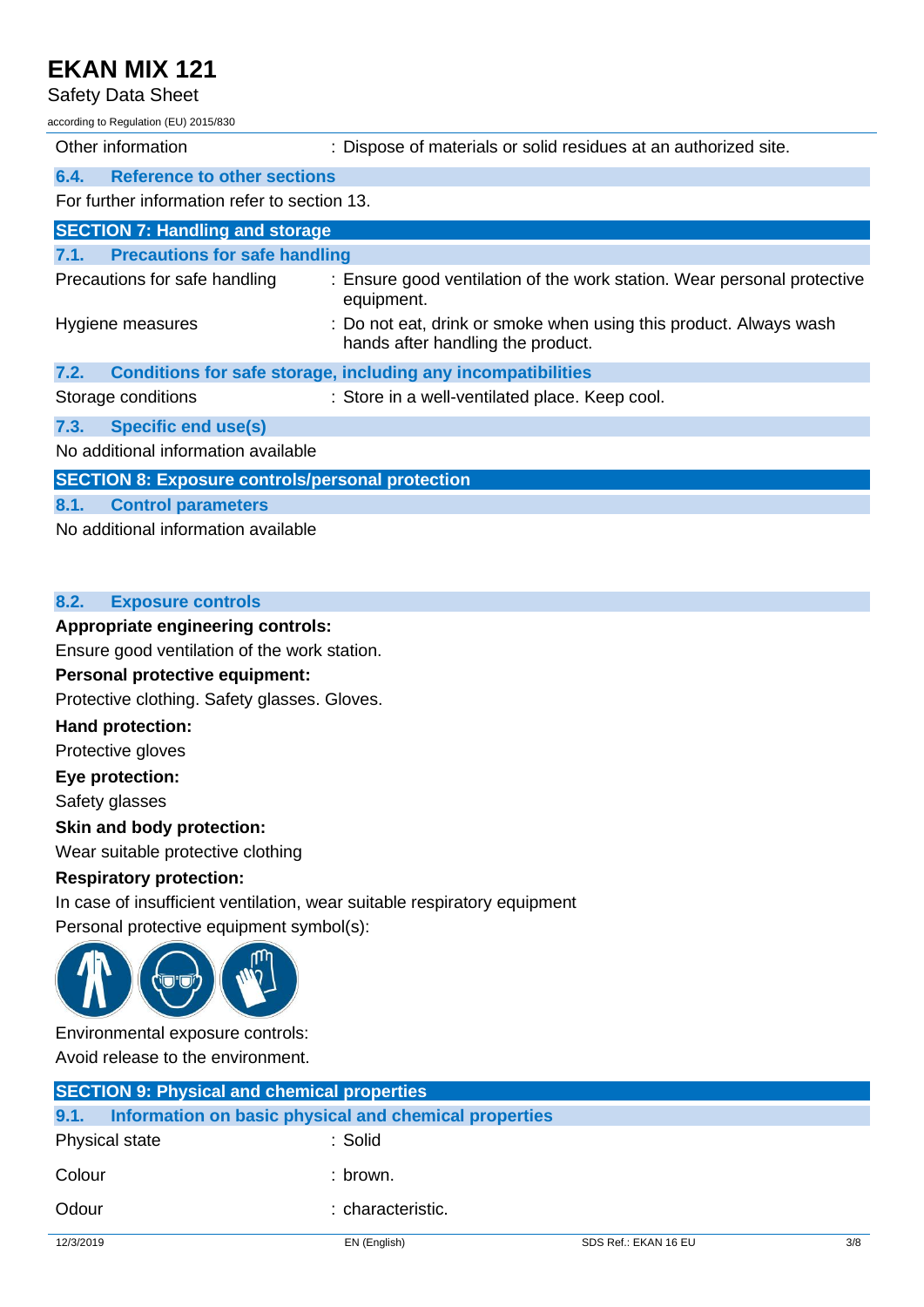Safety Data Sheet

according to Regulation (EU) 2015/830

| Odour threshold                               | : No data available |
|-----------------------------------------------|---------------------|
| pH                                            | : 5.7               |
| Relative evaporation rate<br>(butylacetate=1) | : No data available |
| Melting point                                 | : No data available |
| Freezing point                                | : Not applicable    |
| Boiling point                                 | : No data available |
| Flash point                                   | : Not applicable    |
| Auto-ignition temperature                     | : Not applicable    |
| Decomposition temperature                     | : No data available |
| Flammability (solid, gas)                     | : Non flammable.    |
| Vapour pressure                               | : No data available |
| Relative vapour density at 20 °C              | : No data available |
| Relative density                              | : 1.063             |
| Solubility                                    | : No data available |
| Log Pow                                       | : No data available |
| Viscosity, kinematic                          | : Not applicable    |
| Viscosity, dynamic                            | : No data available |
| <b>Explosive properties</b>                   | : No data available |
| Oxidising properties                          | : No data available |
| <b>Explosive limits</b>                       | : Not applicable    |
|                                               |                     |

## **9.2. Other information**

No additional information available

| <b>SECTION 10: Stability and reactivity</b>                                        |
|------------------------------------------------------------------------------------|
| 10.1. Reactivity                                                                   |
| The product is non-reactive under normal conditions of use, storage and transport. |
|                                                                                    |

**10.2. Chemical stability**

Stable under normal conditions.

## **10.3. Possibility of hazardous reactions**

No dangerous reactions known under normal conditions of use.

## **10.4. Conditions to avoid**

None under recommended storage and handling conditions (see section 7).

## **10.5. Incompatible materials**

No additional information available

## **10.6. Hazardous decomposition products**

Under normal conditions of storage and use, hazardous decomposition products should not be produced.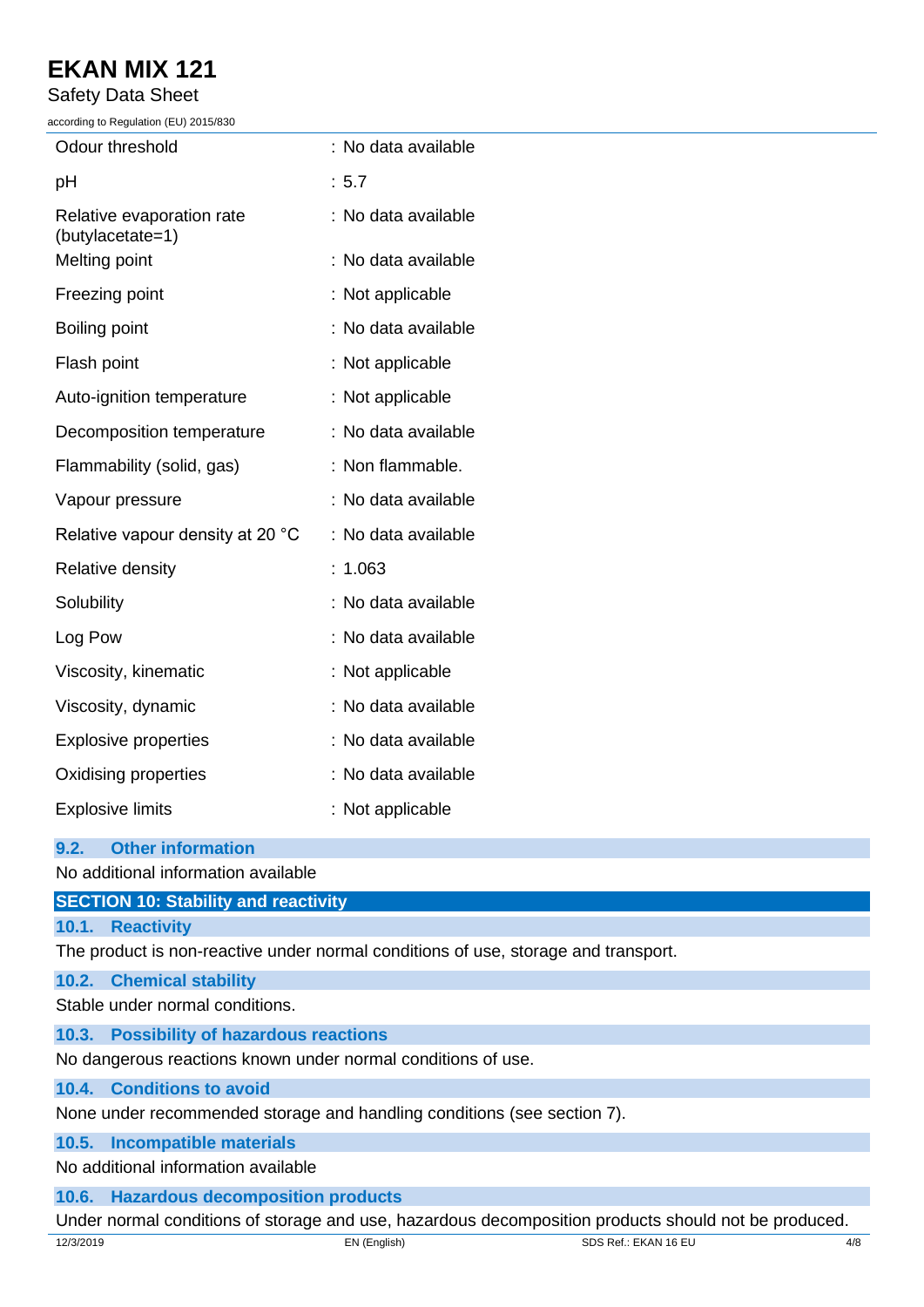Safety Data Sheet

according to Regulation (EU) 2015/830

# **SECTION 11: Toxicological information**

| <b>Information on toxicological effects</b><br>11.1. |                             |
|------------------------------------------------------|-----------------------------|
| Acute toxicity (oral)                                | : Not classified            |
| Acute toxicity (dermal)                              | :Not classified             |
| Acute toxicity (inhalation)                          | : Not classified            |
| Skin corrosion/irritation                            | : Not classified<br>pH: 5.7 |
| Serious eye damage/irritation                        | : Not classified<br>pH: 5.7 |
| Respiratory or skin sensitisation                    | : Not classified            |
| Germ cell mutagenicity                               | : Not classified            |
| Carcinogenicity                                      | : Not classified            |
| Reproductive toxicity                                | : Not classified            |
| STOT-single exposure                                 | : Not classified            |
| STOT-repeated exposure                               | :Not classified             |
| Aspiration hazard                                    | :Not classified             |

| <b>SECTION 12: Ecological information</b> |                                                                                                                            |  |  |
|-------------------------------------------|----------------------------------------------------------------------------------------------------------------------------|--|--|
| 12.1. Toxicity                            |                                                                                                                            |  |  |
| Ecology - general                         | : The product is not considered harmful to aquatic organisms nor to<br>cause long-term adverse effects in the environment. |  |  |
| Acute aquatic toxicity                    | : Not classified                                                                                                           |  |  |
| Chronic aquatic toxicity                  | : Not classified                                                                                                           |  |  |
| 12.2. Persistence and degradability       |                                                                                                                            |  |  |
| No additional information available       |                                                                                                                            |  |  |
| 12.3. Bioaccumulative potential           |                                                                                                                            |  |  |

No additional information available

### **12.4. Mobility in soil**

No additional information available

## **12.5. Results of PBT and vPvB assessment**

No additional information available

### **12.6. Other adverse effects**

No additional information available

| <b>SECTION 13: Disposal considerations</b> |                                                                                                  |
|--------------------------------------------|--------------------------------------------------------------------------------------------------|
| 13.1. Waste treatment methods              |                                                                                                  |
| Waste treatment methods                    | : Dispose of contents/container in accordance with licensed collector's<br>sorting instructions. |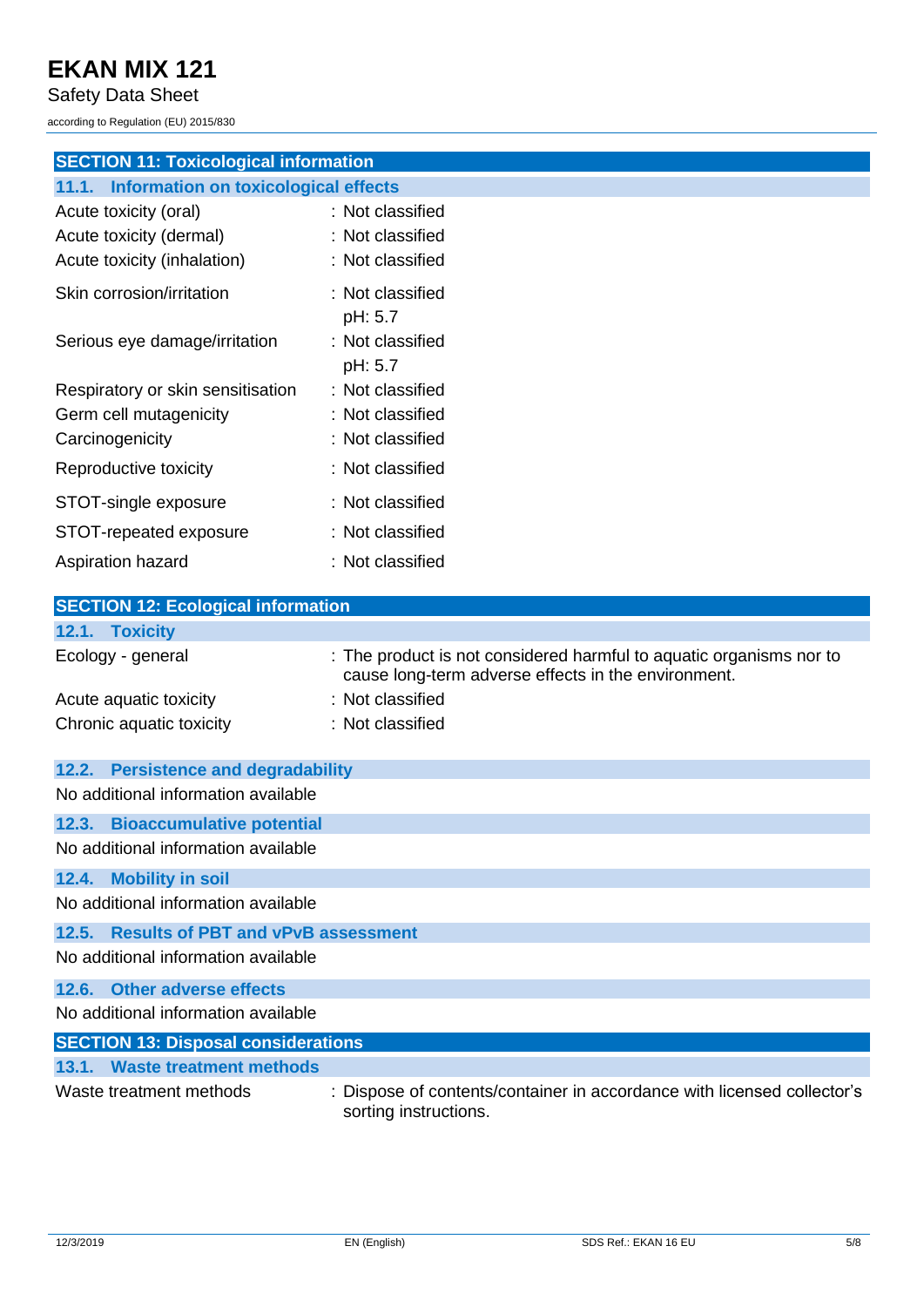Safety Data Sheet

according to Regulation (EU) 2015/830

### **SECTION 14: Transport information**

### In accordance with ADR / RID / IMDG / IATA / ADN

| <b>ADR</b>                             | <b>IMDG</b>                    | <b>IATA</b>    | <b>ADN</b>     | <b>RID</b>     |
|----------------------------------------|--------------------------------|----------------|----------------|----------------|
| <b>UN number</b><br>14.1.              |                                |                |                |                |
| Not applicable                         | Not applicable                 | Not applicable | Not applicable | Not applicable |
| 14.2.                                  | <b>UN proper shipping name</b> |                |                |                |
| Not applicable                         | Not applicable                 | Not applicable | Not applicable | Not applicable |
| 14.3. Transport hazard class(es)       |                                |                |                |                |
| Not applicable                         | Not applicable                 | Not applicable | Not applicable | Not applicable |
| <b>Packing group</b><br>14.4.          |                                |                |                |                |
| Not applicable                         | Not applicable                 | Not applicable | Not applicable | Not applicable |
| <b>Environmental hazards</b><br>14.5.  |                                |                |                |                |
| Not applicable                         | Not applicable                 | Not applicable | Not applicable | Not applicable |
| No supplementary information available |                                |                |                |                |

#### **14.6. Special precautions for user**

### **- Overland transport**

Not applicable

#### **- Transport by sea**

Not applicable

#### **- Air transport**

Not applicable

**- Inland waterway transport**

Not applicable

#### **- Rail transport**

Not applicable

**14.7. Transport in bulk according to Annex II of Marpol and the IBC Code**

Not applicable

#### **SECTION 15: Regulatory information**

**15.1. Safety, health and environmental regulations/legislation specific for the substance or mixture**

#### **15.1.1.EU-Regulations**

Contains no REACH substances with Annex XVII restrictions Contains no substance on the REACH candidate list Contains no REACH Annex XIV substances

#### **15.1.2. National regulations**

Regulation on Health and Safety Precautions When Working with Chemical Substances published in the Official Journal numbered 28733 on August 12, 2013

Germany

Reference to AwSV : Water hazard class (WGK) 3, Highly hazardous to water (Classification according to AwSV, Annex 1)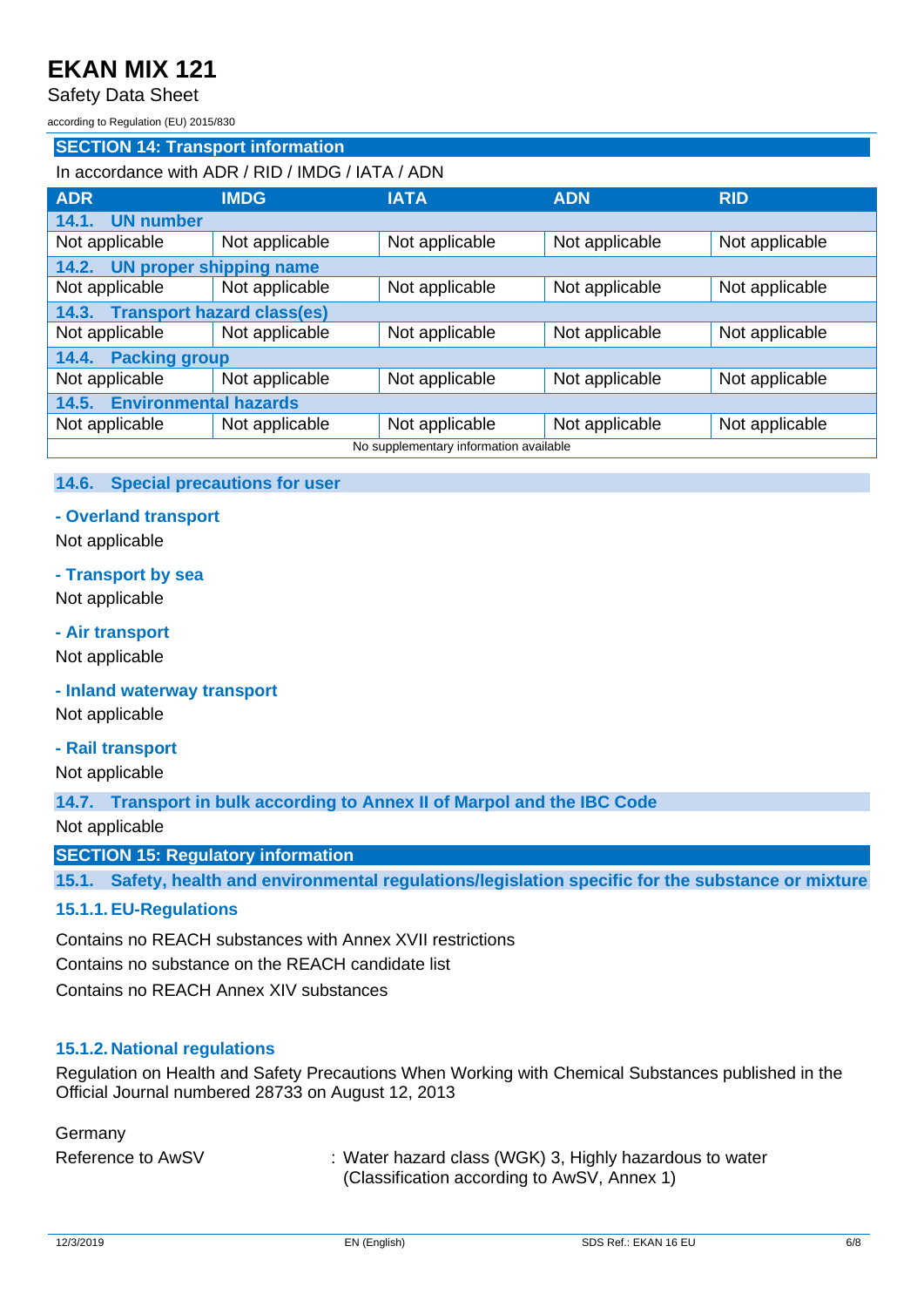Safety Data Sheet

according to Regulation (EU) 2015/830

| 12th Ordinance Implementing the<br>Federal Immission Control Act -<br>12.BlmSchV        | : Is not subject of the 12. BlmSchV (Hazardous Incident Ordinance) |
|-----------------------------------------------------------------------------------------|--------------------------------------------------------------------|
| <b>Netherlands</b>                                                                      |                                                                    |
| SZW-lijst van kankerverwekkende<br>stoffen                                              | : None of the components are listed                                |
| SZW-lijst van mutagene stoffen                                                          | : None of the components are listed                                |
| NIET-limitatieve lijst van voor de<br>voortplanting giftige stoffen -<br>Borstvoeding   | : None of the components are listed                                |
| NIET-limitatieve lijst van voor de<br>voortplanting giftige stoffen -<br>Vruchtbaarheid | : None of the components are listed                                |
| NIET-limitatieve lijst van voor de<br>voortplanting giftige stoffen -<br>Ontwikkeling   | : None of the components are listed                                |
| <b>Chemical safety assessment</b><br>15.2.                                              |                                                                    |

No chemical safety assessment has been carried out

## **SECTION 16: Other information**

## Abbreviations and acronyms:

| <b>ADN</b>   | European Agreement concerning the International Carriage of Dangerous Goods by Inland<br>Waterways |
|--------------|----------------------------------------------------------------------------------------------------|
| <b>ADR</b>   | European Agreement concerning the International Carriage of Dangerous Goods by Road                |
| <b>ATE</b>   | <b>Acute Toxicity Estimate</b>                                                                     |
| <b>BCF</b>   | <b>Bioconcentration factor</b>                                                                     |
| <b>DMEL</b>  | <b>Derived Minimal Effect level</b>                                                                |
| <b>DNEL</b>  | Derived-No Effect Level                                                                            |
| <b>DPD</b>   | Dangerous Preparations Directive 1999/45/EC                                                        |
| <b>DSD</b>   | Dangerous Substances Directive 67/548/EEC                                                          |
| <b>EC50</b>  | Median effective concentration                                                                     |
| <b>IARC</b>  | International Agency for Research on Cancer                                                        |
| <b>IATA</b>  | International Air Transport Association                                                            |
| <b>IMDG</b>  | <b>International Maritime Dangerous Goods</b>                                                      |
| <b>LC50</b>  | Median lethal concentration                                                                        |
| LD50         | Median lethal dose                                                                                 |
| <b>LOAEL</b> | Lowest Observed Adverse Effect Level                                                               |
| <b>NOAEC</b> | No-Observed Adverse Effect Concentration                                                           |
| <b>NOAEL</b> | No-Observed Adverse Effect Level                                                                   |
| <b>NOEC</b>  | No-Observed Effect Concentration                                                                   |
| <b>OECD</b>  | Organisation for Economic Co-operation and Development                                             |
| <b>PBT</b>   | <b>Persistent Bioaccumulative Toxic</b>                                                            |